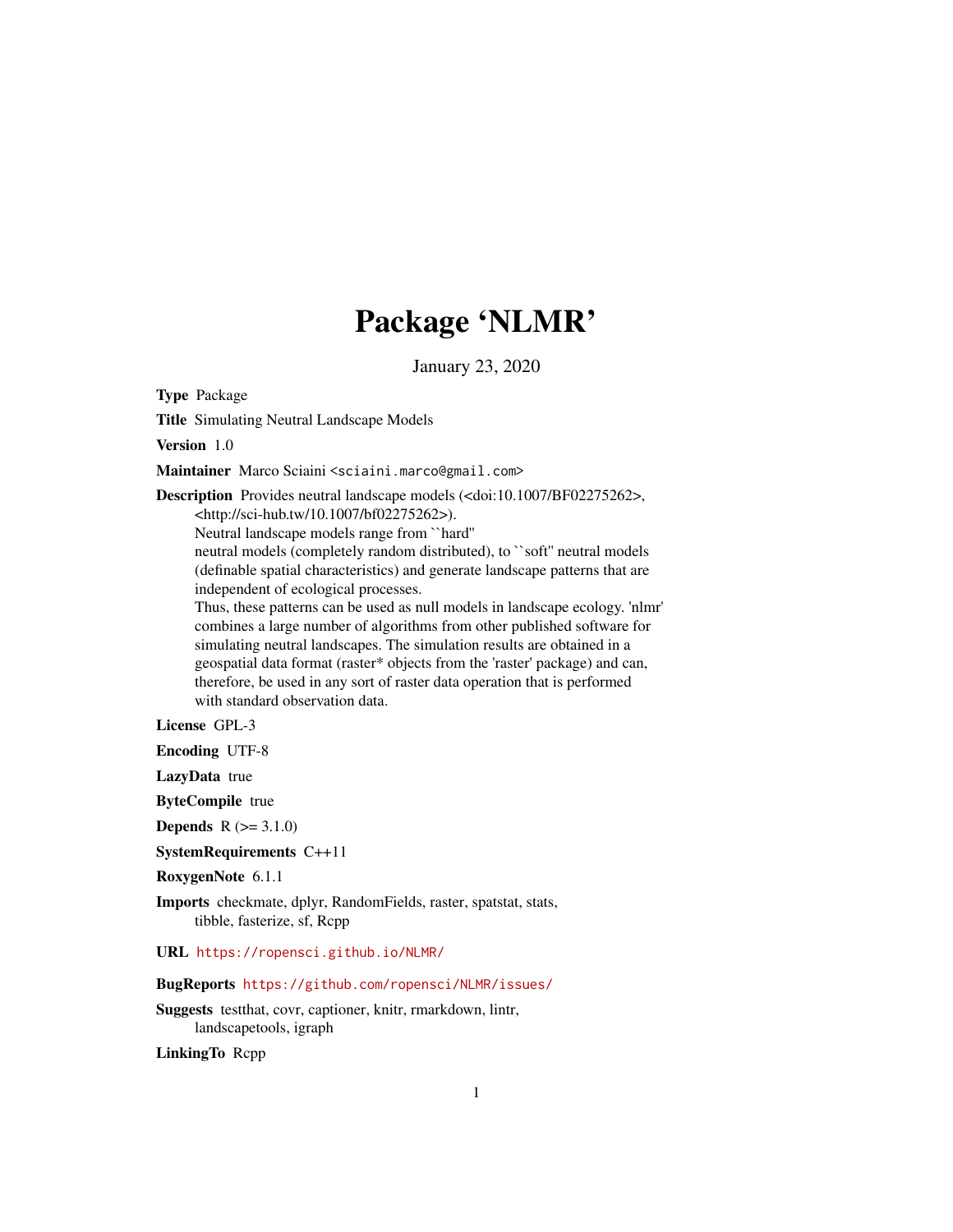<span id="page-1-0"></span>VignetteBuilder knitr

NeedsCompilation yes

Author Marco Sciaini [aut, cre] (<https://orcid.org/0000-0002-3042-5435>), Matthias Fritsch [aut], Craig Simpkins [aut] (<https://orcid.org/0000-0003-3212-1379>), Cédric Scherer [aut] (<https://orcid.org/0000-0003-0465-2543>), Sebastian Hanß [aut] (<https://orcid.org/0000-0002-3990-4897>), Laura Graham [rev] (Laura reviewed the package for rOpenSci, see https://github.com/ropensci/onboarding/issues/188), Jeffrey Hollister [rev] (Jeffrey reviewed the package for rOpenSci, see https://github.com/ropensci/onboarding/issues/188)

Repository CRAN

Date/Publication 2020-01-23 17:50:02 UTC

# R topics documented:

|       |                                                                                                                        | $\overline{3}$ |
|-------|------------------------------------------------------------------------------------------------------------------------|----------------|
|       |                                                                                                                        |                |
|       |                                                                                                                        | - 6            |
|       |                                                                                                                        |                |
|       |                                                                                                                        |                |
|       |                                                                                                                        |                |
|       |                                                                                                                        |                |
|       |                                                                                                                        |                |
|       |                                                                                                                        |                |
|       |                                                                                                                        |                |
|       |                                                                                                                        |                |
|       |                                                                                                                        |                |
|       |                                                                                                                        |                |
|       |                                                                                                                        |                |
|       | nlm_randomrectangular cluster $\ldots \ldots \ldots \ldots \ldots \ldots \ldots \ldots \ldots \ldots \ldots \ldots 21$ |                |
| Index |                                                                                                                        | 23             |

NLMR-package *Simulating Neutral Landscape Models*

#### Description

*NLMR* is an R package for simulating neutral landscape models (NLMs).

#### Details

This package contains vignettes that introduce NLM and basic usage of the *NLMR* package. The vignettes in this package are listed below.

[Quickstart Guide](https://ropensci.github.io/NLMR/articles/getstarted.html) Short walk-through of the *NLMR* package and how to handle the simulations.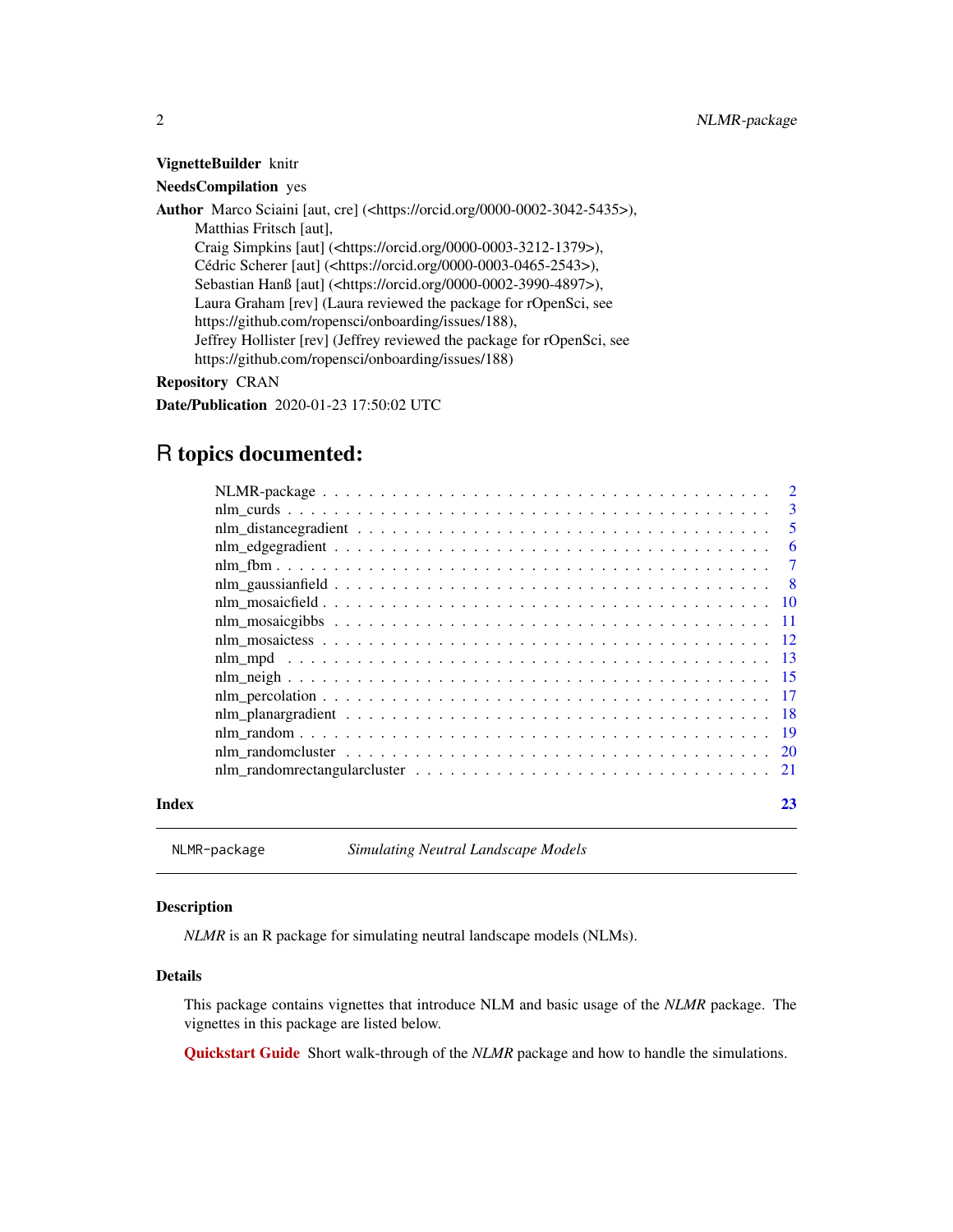# <span id="page-2-0"></span>nlm\_curds 3

#### Author(s)

Maintainer: Marco Sciaini <sciaini.marco@gmail.com> (0000-0002-3042-5435)

Authors:

- Matthias Fritsch <matthias.fritsch@forst.uni-goettingen.de>
- Craig Simpkins <simpkinscraig063@gmail.com> (0000-0003-3212-1379)
- Cédric Scherer <cedricphilippscherer@gmail.com> (0000-0003-0465-2543)
- Sebastian Hanß (0000-0002-3990-4897)

Other contributors:

- Laura Graham (Laura reviewed the package for rOpenSci, see https://github.com/ropensci/onboarding/issues/188) [reviewer]
- Jeffrey Hollister (Jeffrey reviewed the package for rOpenSci, see https://github.com/ropensci/onboarding/issues/188) [reviewer]

#### See Also

Useful links:

- <https://ropensci.github.io/NLMR/>
- Report bugs at <https://github.com/ropensci/NLMR/issues/>

nlm\_curds *nlm\_curds*

# Description

Simulates a random curd neutral landscape model with optional wheys.

#### Usage

```
nlm_curds(curds, recursion_steps, wheyes = NULL, resolution = 1)
```

| curds           | [numerical(x)]                                                                                                          |
|-----------------|-------------------------------------------------------------------------------------------------------------------------|
|                 | Vector with percentage/s to fill with curds (fill with habitat (value $==$ TRUE)).                                      |
| recursion_steps |                                                                                                                         |
|                 | [numerical(x)]<br>Vector of successive cutting steps for the blocks (split 1 block into x blocks).                      |
| wheves          | [numerical(x)]<br>Vector with percentage/s to fill with wheys, which fill matrix in an additional<br>step with habitat. |
| resolution      | [numerical(1)]<br>Resolution of the resulting raster.                                                                   |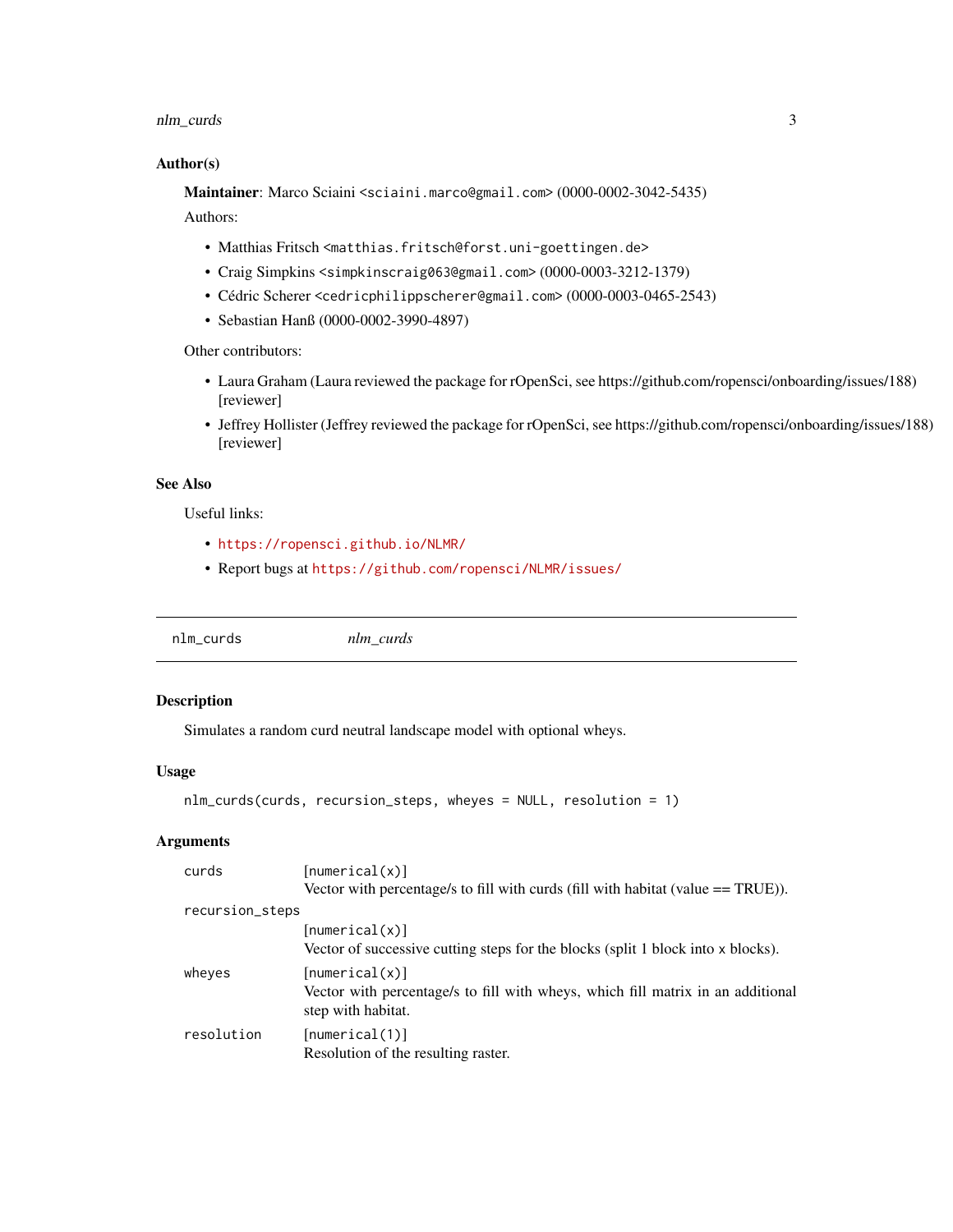#### Details

Random curdling recursively subdivides the plane into blocks. At each level of the recursion, a fraction of the blocks are declared as habitat (value == TRUE) while the remaining blocks continue to be defined as matrix (value == FALSE) and enter the next recursive cycle.

The optional argument (wheyes) allows wheys to be added, in which a set proportion of cells that were declared matrix (value  $==$  FALSE) during recursion, are now set as habitat cells (value  $==$ TRUE).

If

 $curds_1 = curds_2 = recursion_steps_2 = \ldots = curds_n = recursion_steps_n$ 

the models resembles a binary random map.

Note that you can not set ncol and nrow with this landscape algorithm. The amount of cells and hence dimension of the raster is given by the vector product of the recursive steps.

#### Value

raster

#### References

Keitt TH. 2000. Spectral representation of neutral landscapes. *Landscape Ecology* 15:479-493.

Szaro, Robert C., and David W. Johnston, eds. Biodiversity in managed landscapes: theory and practice. *Oxford University Press*, USA, 1996.

#### Examples

```
# simulate random curdling
(random_curding \leftarrow nlm_curds(curds = c(0.5, 0.3, 0.6)),recursion\_steps = c(32, 6, 2))# simulate wheyed curdling
(wheyed_curdling \leq nlm_curds(curds = c(0.5, 0.3, 0.6),
                              recursion_steps = c(32, 6, 2),
                              wheyes = c(0.1, 0.05, 0.2))## Not run:
# Visualize the NLMs
landscapetools::show_landscape(random_curdling)
landscapetools::show_landscape(wheyed_curdling)
```
## End(Not run)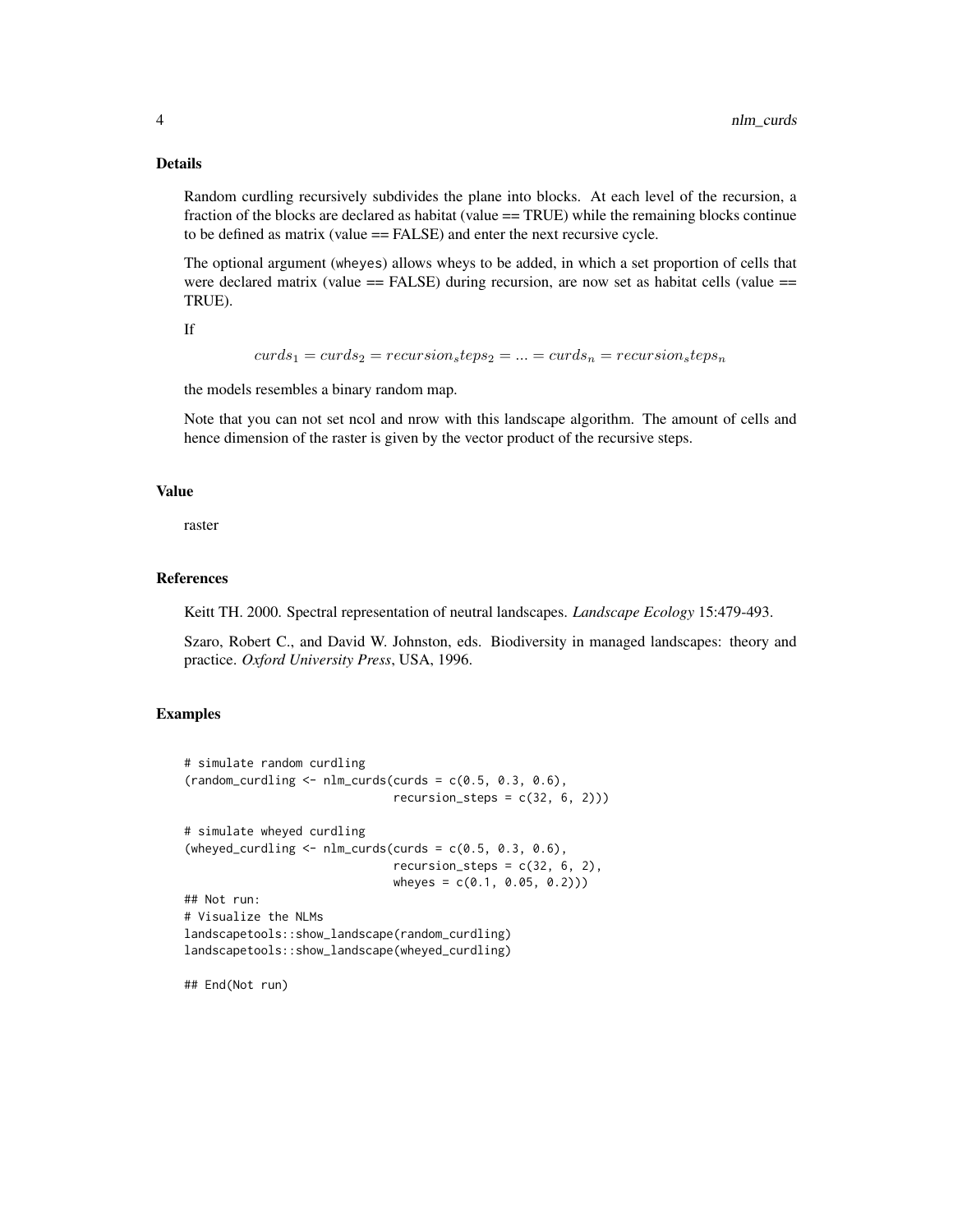#### <span id="page-4-1"></span><span id="page-4-0"></span>Description

Simulates a distance-gradient neutral landscape model.

# Usage

```
nlm_distancegradient(ncol, nrow, resolution = 1, origin,
  rescale = TRUE)
```
# Arguments

| ncol       | [numerical(1)]<br>Number of columns forming the raster.                                                                           |
|------------|-----------------------------------------------------------------------------------------------------------------------------------|
| nrow       | [numerical(1)]<br>Number of rows forming the raster.                                                                              |
| resolution | [numerical(1)]<br>Resolution of the raster.                                                                                       |
| origin     | [numerical(4)]<br>Edge coordinates of the origin (raster::extent with xmin, xmax, ymin, ymax) of<br>the distance measurement.     |
| rescale    | [logical(1)]<br>If TRUE (default), the values are rescaled between 0-1. Otherwise, the distance<br>in raster units is calculated. |

#### Details

The function takes the number of columns and rows as input and creates a RasterLayer with the same extent. Origin is a numeric vector of xmin, xmax, ymin, ymax for a rectangle inside the raster from which the distance is measured.

#### Value

RasterLayer

# See Also

[nlm\\_edgegradient](#page-5-1), [nlm\\_planargradient](#page-17-1)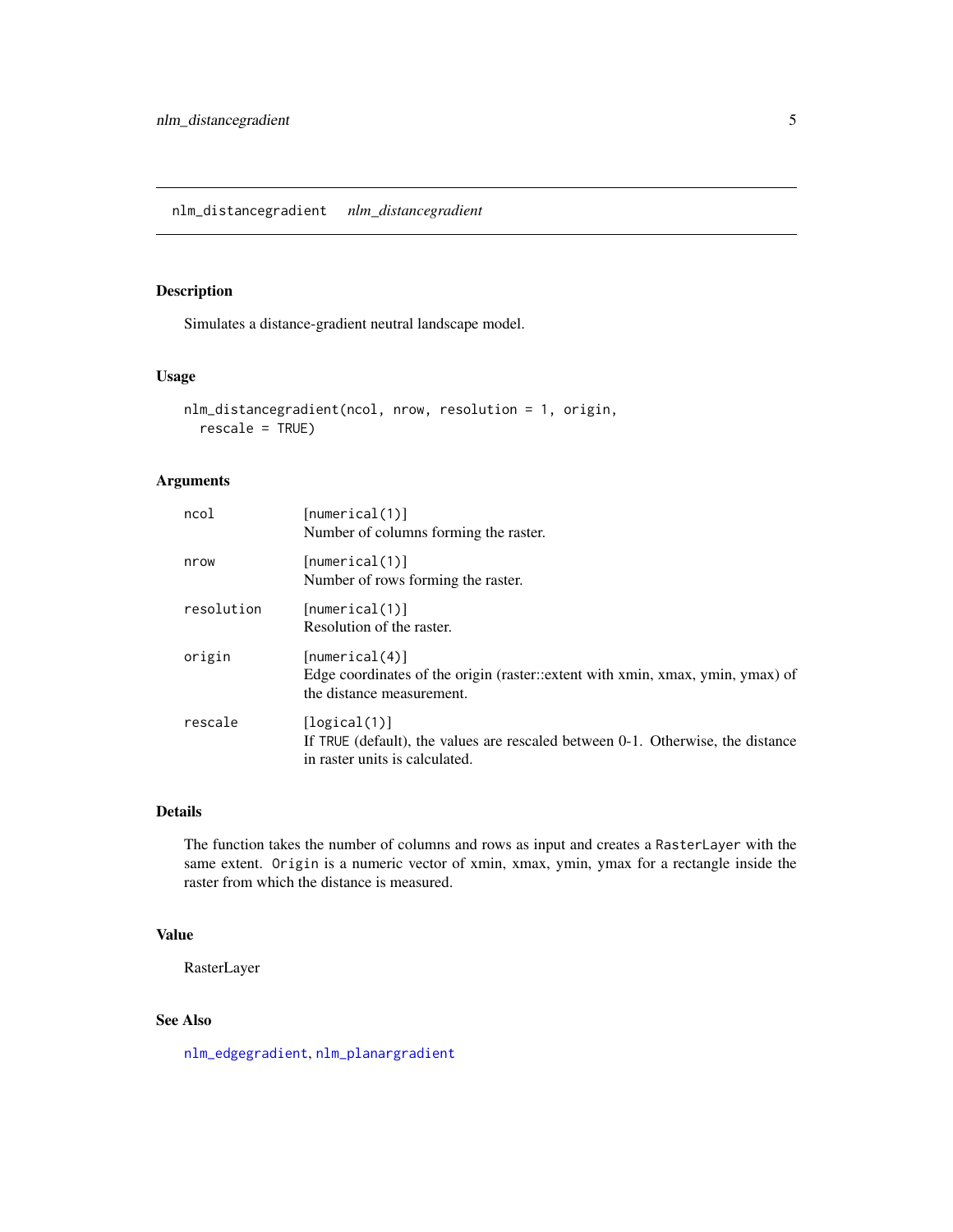# Examples

```
# simulate a distance gradient
distance_gradient <- nlm_distancegradient(ncol = 100, nrow = 100,
                                           origin = c(20, 30, 10, 15))
## Not run:
# visualize the NLM
landscapetools::show_landscape(distance_gradient)
```
## End(Not run)

<span id="page-5-1"></span>nlm\_edgegradient *nlm\_edgegradient*

# Description

Simulates an edge-gradient neutral landscape model.

#### Usage

```
nlm_edgegradient(ncol, nrow, resolution = 1, direction = NA,
  rescale = TRUE)
```
# Arguments

| ncol       | [numerical(1)]<br>Number of columns forming the raster.                                                                            |
|------------|------------------------------------------------------------------------------------------------------------------------------------|
| nrow       | [numerical(1)]<br>Number of rows forming the raster.                                                                               |
| resolution | [numerical(1)]<br>Resolution of the raster.                                                                                        |
| direction  | [numerical(1)]<br>Direction of the gradient (between 0 and 360 degrees), if unspecified the direc-<br>tion is randomly determined. |
| rescale    | [logical(1)]<br>If TRUE (default), the values are rescaled between 0-1.                                                            |

# Details

Simulates a linear gradient orientated on a specified or random direction that has a central peak running perpendicular to the gradient direction.

#### Value

RasterLayer

<span id="page-5-0"></span>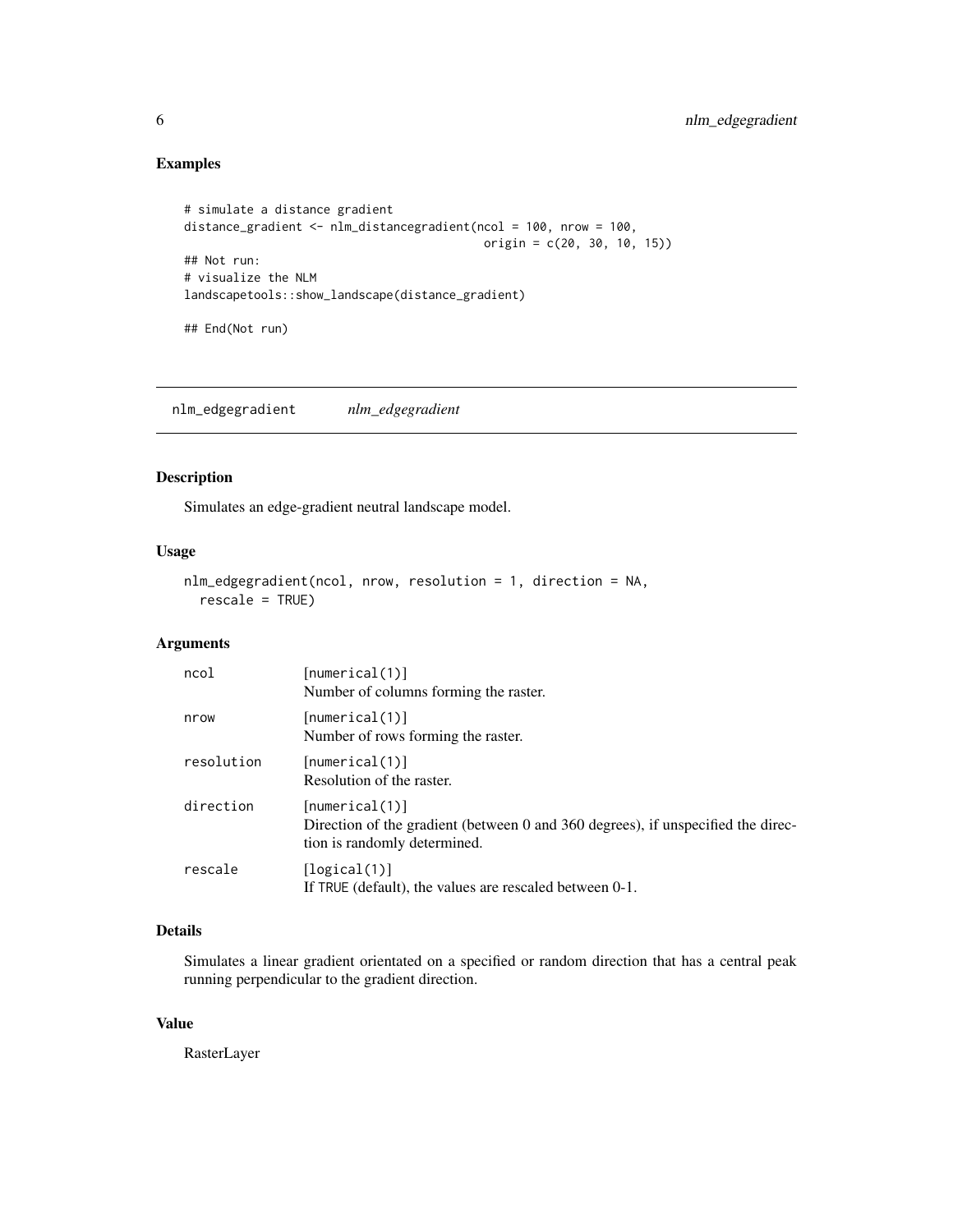#### <span id="page-6-0"></span>nlm\_fbm 7

# References

Travis, J.M.J. & Dytham, C. (2004) A method for simulating patterns of habitat availability at static and dynamic range margins. *Oikos*, 104, 410–416.

# See Also

[nlm\\_distancegradient](#page-4-1), [nlm\\_planargradient](#page-17-1)

# Examples

```
# simulate random curdling
edge_gradient <- nlm_edgegradient(ncol = 100, nrow = 100, direction = 80)
## Not run:
# visualize the NLM
landscapetools::show_landscape(edge_gradient)
## End(Not run)
```
nlm\_fbm *nlm\_fbm*

# Description

Creates a two-dimensional fractional Brownian motion neutral landscape model.

#### Usage

```
nlm_fbm(ncol, nrow, resolution = 1, fract_dim = 1, user_seed = NULL,
  rescale = TRUE, ...
```

| ncol       | [numerical(1)]<br>Number of columns forming the raster.                 |
|------------|-------------------------------------------------------------------------|
| nrow       | [numerical(1)]<br>Number of rows forming the raster.                    |
| resolution | [numerical(1)]<br>Resolution of the raster.                             |
| fract_dim  | [numerical(1)]<br>The fractal dimension of the process $(0,2)$          |
| user_seed  | [numerical(1)]<br>Set random seed for the simulation                    |
| rescale    | [numeric(1)]<br>If TRUE (default), the values are rescaled between 0-1. |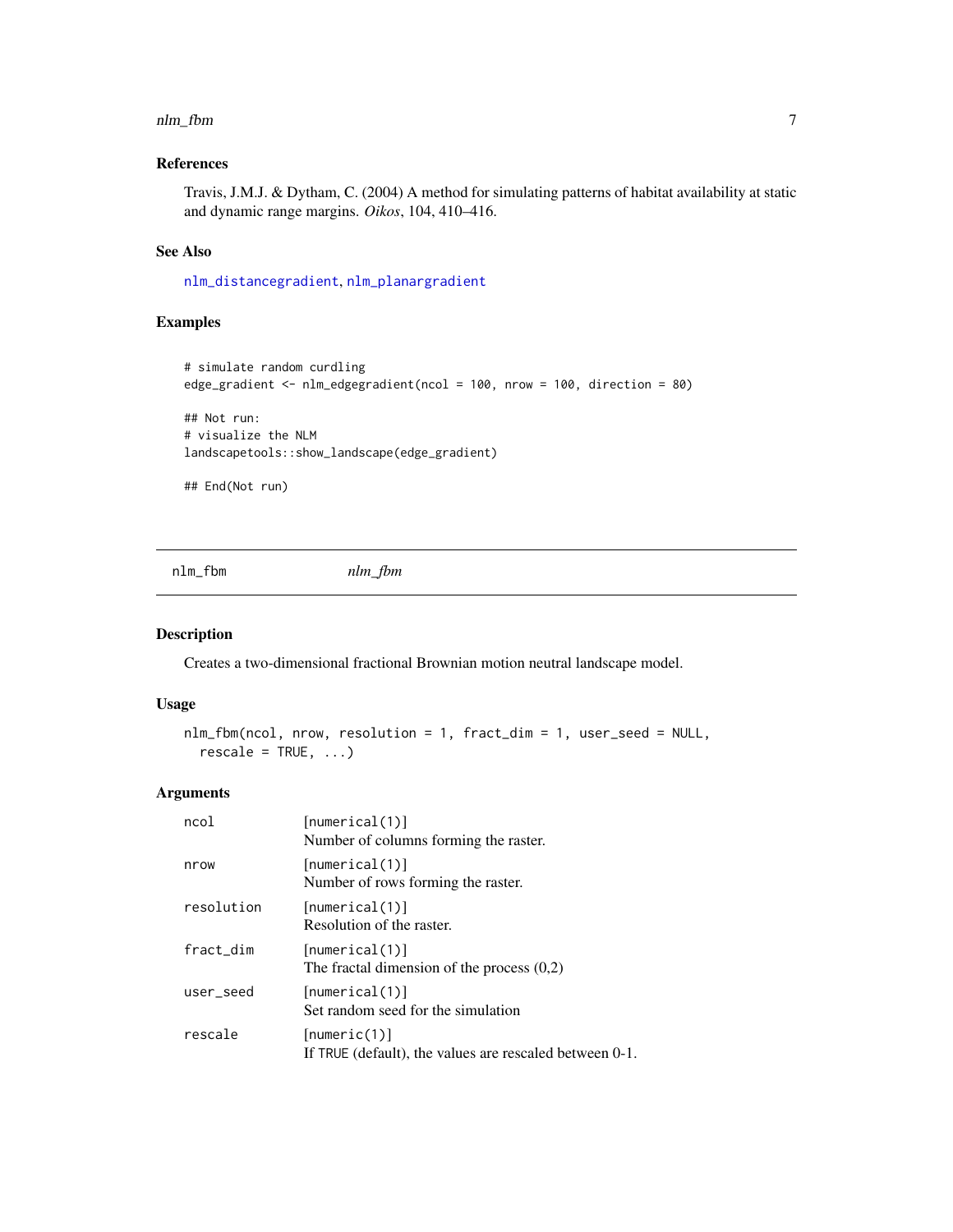<span id="page-7-0"></span>... Other options to RandomFields::RFoptions, especially if using a fractal dimension between  $\sim 1.6$  and 1.9 one must set the option modus\_operandi = "sloppy".

#### Details

Neutral landscapes are generated using fractional Brownian motion, an extension of Brownian motion in which the amount of correlation between steps is controlled by frac\_dim. A high value of frac\_dim produces a relatively smooth, correlated surface while a low value produces a rough, uncorrelated one.

#### Value

RasterLayer

#### References

Travis, J.M.J. & Dytham, C. (2004). A method for simulating patterns of habitat availability at static and dynamic range margins. *Oikos* , 104, 410–416.

Martin Schlather, Alexander Malinowski, Peter J. Menck, Marco Oesting, Kirstin Strokorb (2015). nlm\_fBm. *Journal of Statistical Software*, 63(8), 1-25. URL http://www.jstatsoft.org/v63/i08/.

# Examples

```
# simulate fractional brownian motion
fbm_raster \leq nlm_fbm(ncol = 20, nrow = 30, fract_dim = 0.8)
## Not run:
# visualize the NLM
landscapetools::show_landscape(fbm_raster)
```
## End(Not run)

nlm\_gaussianfield *nlm\_gaussianfield*

#### Description

Simulates a spatially correlated random fields (Gaussian random fields) neutral landscape model.

#### Usage

```
nlm_gaussianfield(ncol, nrow, resolution = 1, autocorr_range = 10,
 mag\_var = 5, nug = 0.2, mean = 0.5, user_seed = NULL,
 rescale = TRUE)
```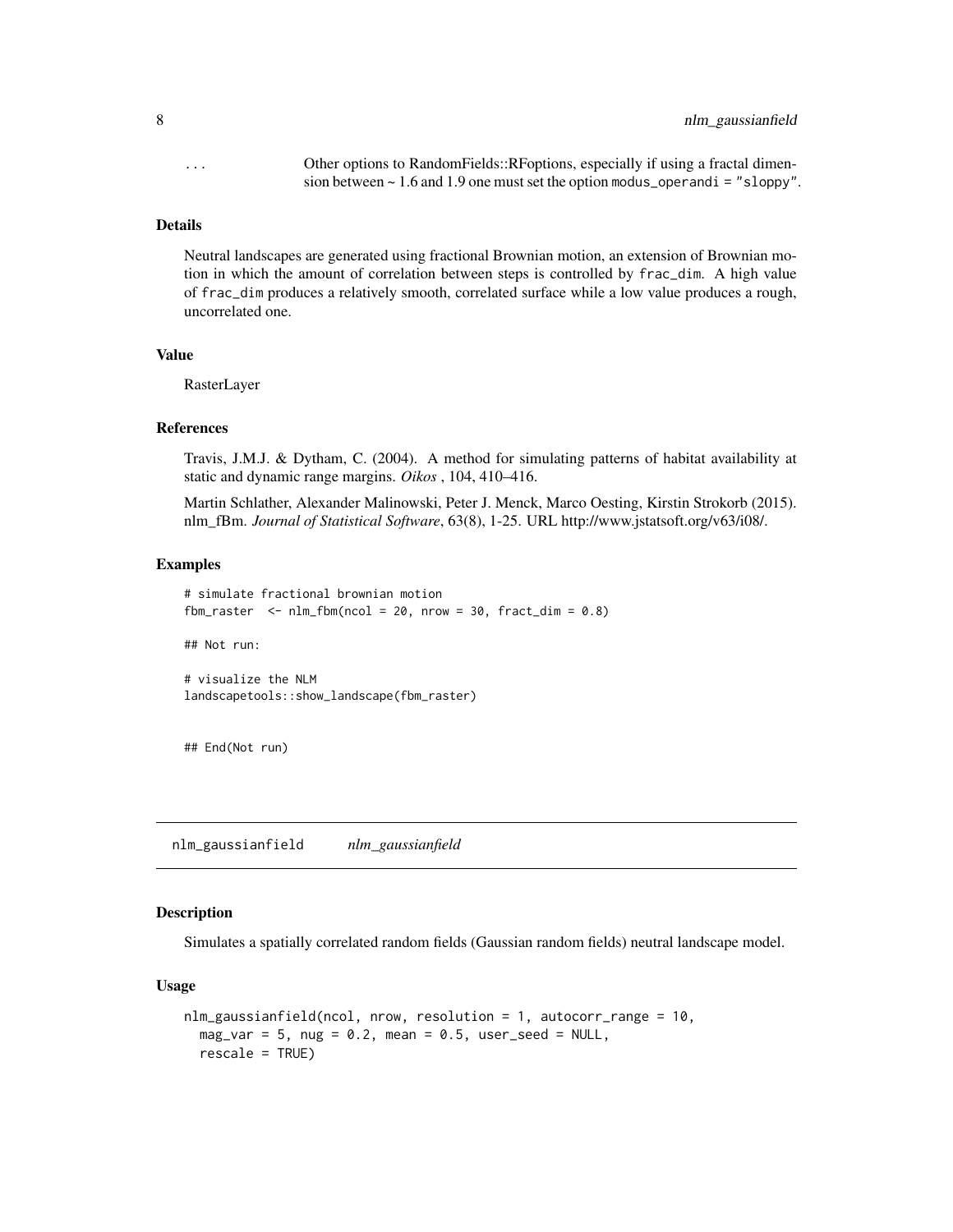# nlm\_gaussianfield 9

# Arguments

| ncol                          | [numerical(1)]<br>Number of columns forming the raster.                                                                         |
|-------------------------------|---------------------------------------------------------------------------------------------------------------------------------|
| nrow                          | [numerical(1)]<br>Number of rows forming the raster.                                                                            |
| resolution                    | [numerical(1)]<br>Resolution of the raster.                                                                                     |
| autocorr_range [numerical(1)] | Maximum range (raster units) of spatial autocorrelation.                                                                        |
| mag_var                       | [numerical(1)]<br>Magnitude of variation over the entire landscape.                                                             |
| nug                           | [numerical(1)]<br>Magnitude of variation in the scale of autocorr_range, smaller values lead to<br>more homogeneous landscapes. |
| mean                          | [numerical(1)]<br>Mean value over the field.                                                                                    |
| user_seed                     | [numerical(1)]<br>Set random seed for the simulation                                                                            |
| rescale                       | [numeric(1)]<br>If TRUE (default), the values are rescaled between 0-1.                                                         |

# Details

Gaussian random fields are a collection of random numbers on a spatially discrete set of coordinates (landscape raster). Natural sciences often apply them with spatial autocorrelation, meaning that objects which distant are more distinct from one another than they are to closer objects.

# References

Kéry & Royle (2016) *Applied Hierarchical Modeling in Ecology* Chapter 20

#### Examples

```
# simulate random gaussian field
gaussian_field <- nlm_gaussianfield(ncol = 90, nrow = 90,
                                   autocorr_range = 60,
                                   mag\_var = 8,
                                   nug = 5
```
## Not run: # visualize the NLM landscapetools::show\_landscape(gaussian\_field)

## End(Not run)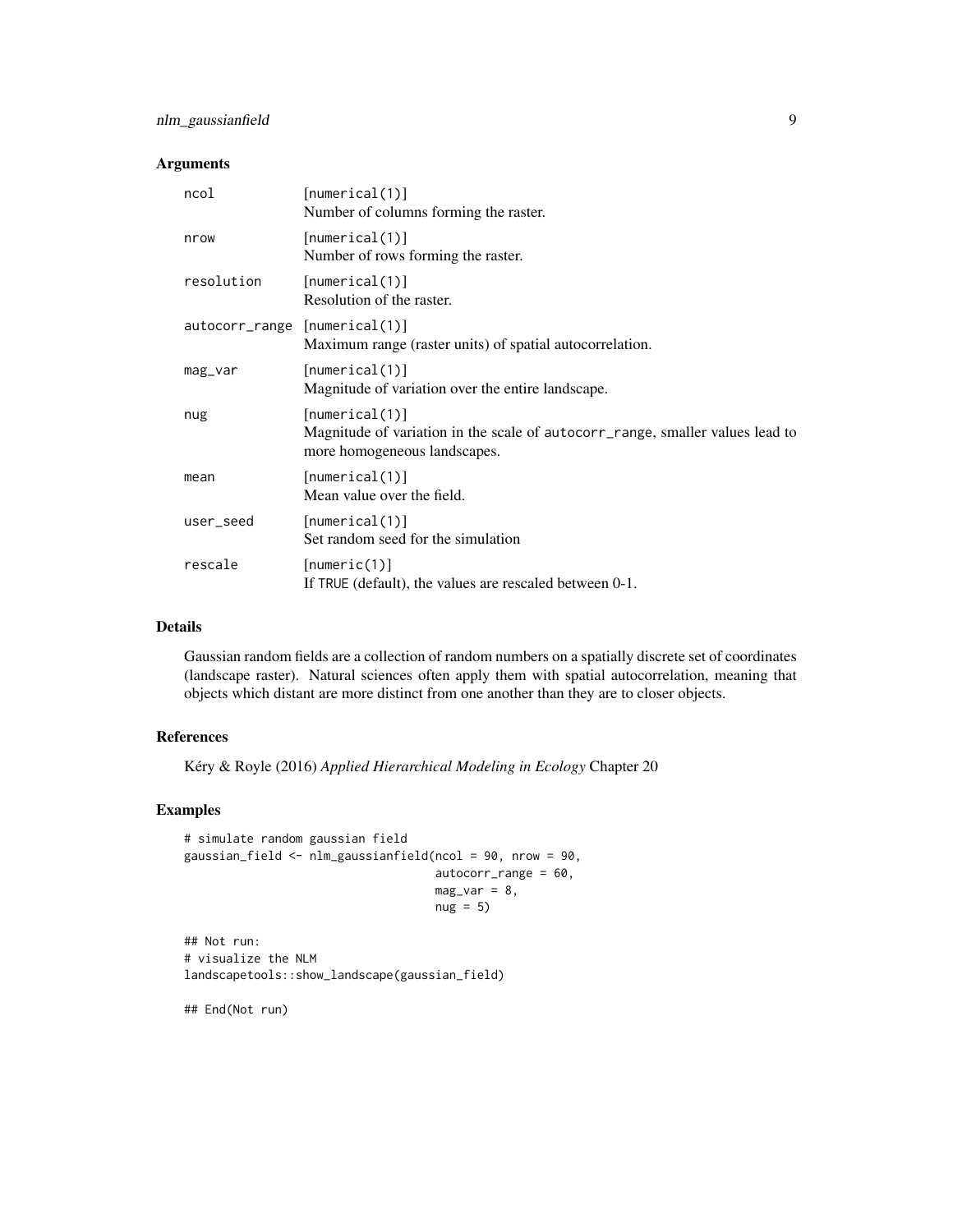<span id="page-9-0"></span>nlm\_mosaicfield *nlm\_mosaicfield*

#### Description

Simulates a mosaic random field neutral landscape model.

# Usage

```
nlm_mosaicfield(ncol, nrow, resolution = 1, n = 20,
 mosaic_mean = 0.5, mosaic_sd = 0.5, collect = FALSE,
  infinit = FALSE, rescale = TRUE)
```
# Arguments

| ncol        | [numerical(1)]<br>Number of columns forming the raster.                                |
|-------------|----------------------------------------------------------------------------------------|
| nrow        | [numerical(1)]<br>Number of rows forming the raster.                                   |
| resolution  | [numerical(1)]<br>Resolution of the raster.                                            |
| n           | [numerical(1)]<br>Number of steps over which the mosaic random field algorithm is run  |
| mosaic_mean | [numerical(1)]<br>Mean value of the mosaic displacement distribution                   |
| $mosaic_Sd$ | [numerical(1)]<br>Standard deviation of the mosaic displacement distribution           |
| collect     | [logical(1)]<br>return RasterBrick of all steps 1:n                                    |
| infinit     | [logical(1)]<br>return raster of the random mosaic field algorithm with infinite steps |
| rescale     | [logical(1)]<br>If TRUE (default), the values are rescaled between 0-1.                |
|             |                                                                                        |

#### Value

RasterLayer or List with RasterLayer/s and/or RasterBrick

# References

Schwab, Dimitri, Martin Schlather, and Jürgen Potthoff. "A general class of mosaic random fields." arXiv preprint arXiv:1709.01441 (2017).

Baddeley, Adrian, Ege Rubak, and Rolf Turner. Spatial point patterns: methodology and applications with R. CRC Press, 2015.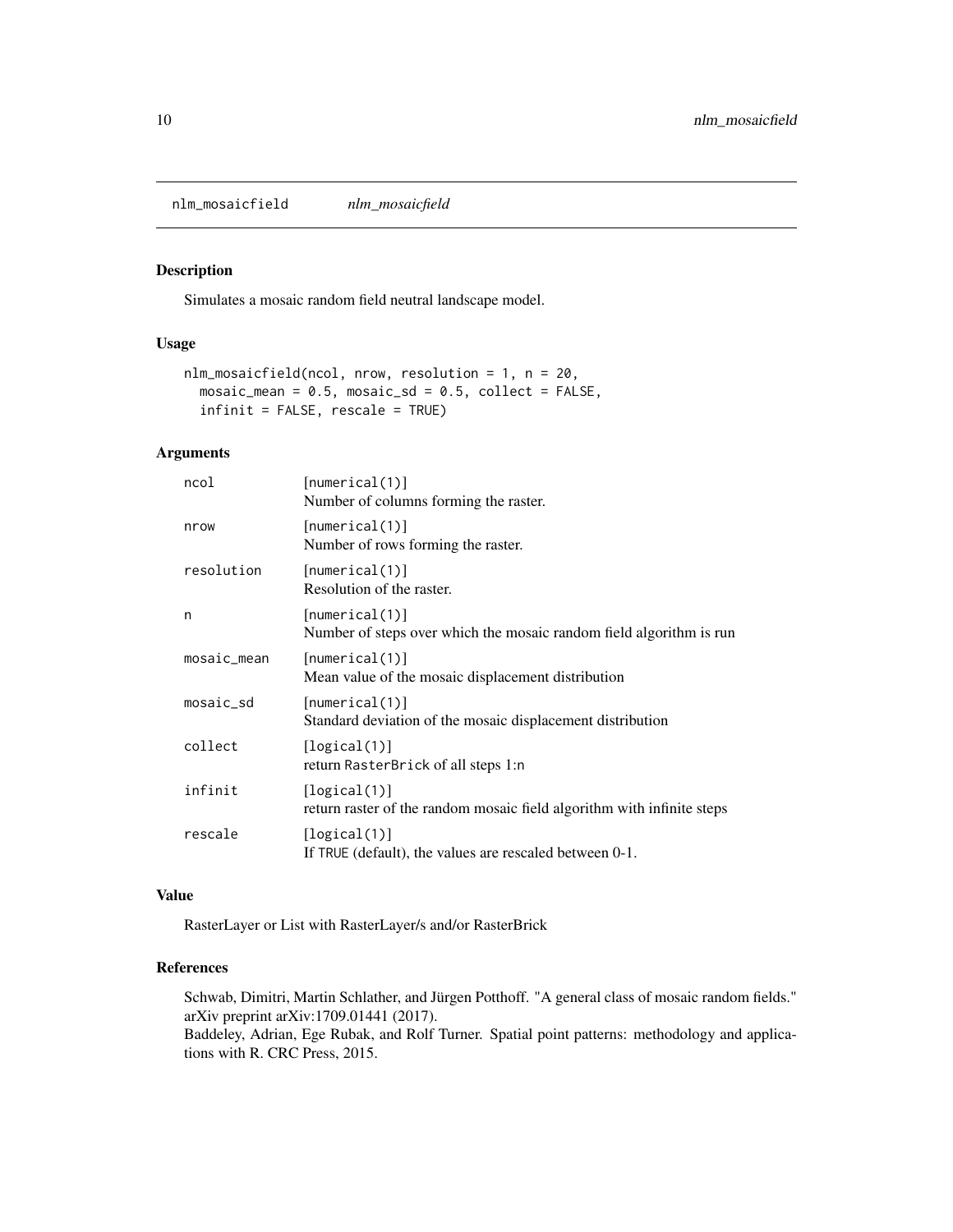# <span id="page-10-0"></span>nlm\_mosaicgibbs 11

# Examples

```
# simulate mosaic random field
mosaic_field <- nlm_mosaicfield(ncol = 100,
                                nrow = 200,n = NA,
                                infinit = TRUE,
                                collect = FALSE)
## Not run:
# visualize the NLM
landscapetools::show_landscape(mosaic_field)
```

```
## End(Not run)
```
nlm\_mosaicgibbs *nlm\_mosaicgibbs*

# Description

Simulate a neutral landscape model using the Gibbs algorithm introduced in Gaucherel (2008).

#### Usage

```
nlm_mosaicgibbs(ncol, nrow, resolution = 1, germs, R, patch_classes,
  rescale = TRUE)
```

| ncol          | [numerical(1)]<br>Number of columns forming the raster.                                                                                                             |
|---------------|---------------------------------------------------------------------------------------------------------------------------------------------------------------------|
| nrow          | [numerical(1)]<br>Number of rows forming the raster.                                                                                                                |
| resolution    | [numerical(1)]<br>Resolution of the raster.                                                                                                                         |
| germs         | [numerical(1)]<br>Intensity parameter (non-negative integer).                                                                                                       |
| R             | [numerical(1)]<br>Interaction radius (non-negative integer) for the fitting of the spatial point pattern<br>process - the min. distance between germs in map units. |
| patch_classes | [numerical(1)]<br>Number of classes for germs.                                                                                                                      |
| rescale       | [logical(1)]<br>If TRUE (default), the values are rescaled between 0-1.                                                                                             |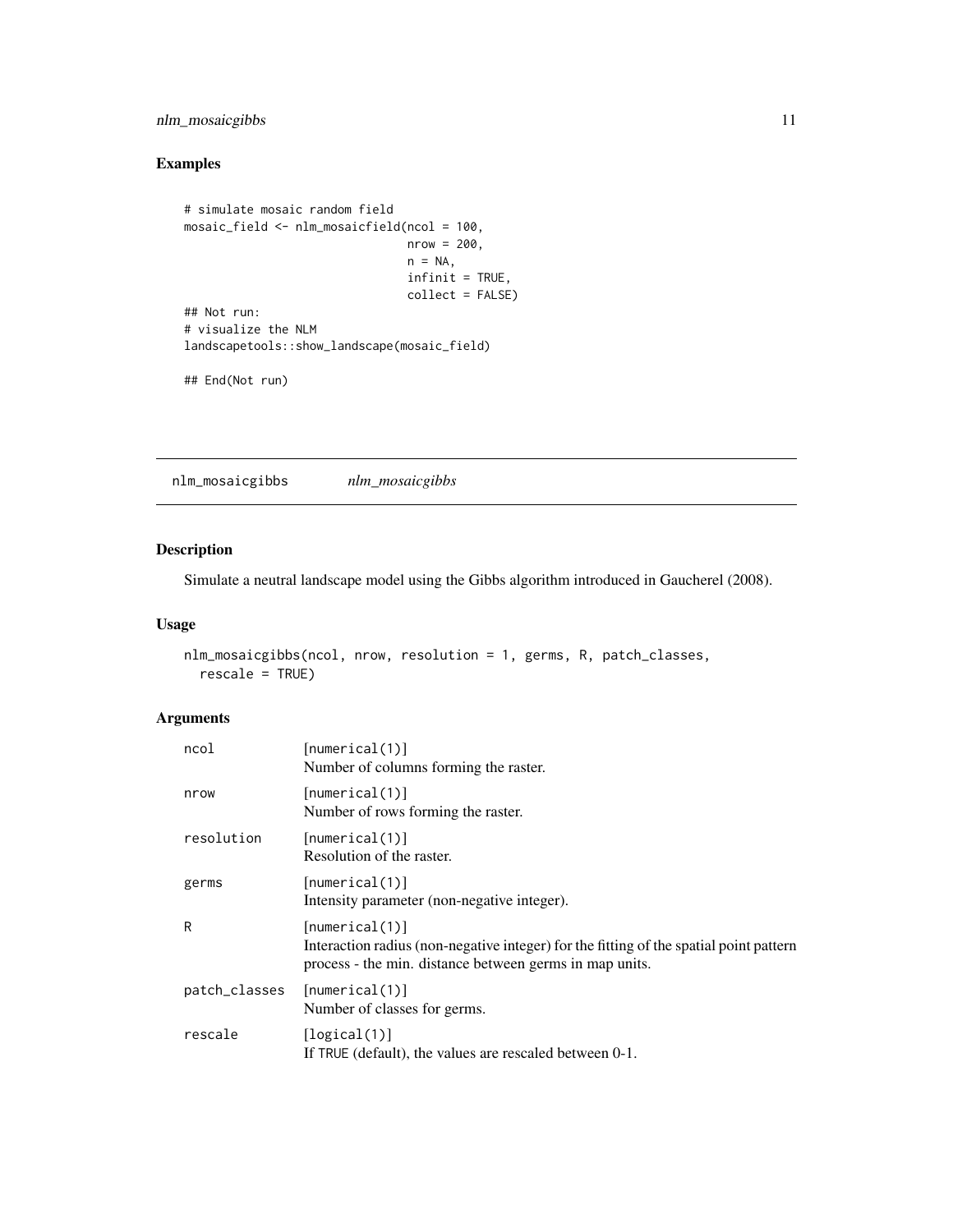# <span id="page-11-0"></span>Details

nlm\_mosaicgibbs offers the second option of simulating a neutral landscape model described in Gaucherel (2008). The method works in principal like the tessellation method (nlm\_mosaictess), but instead of a random point pattern the algorithm fits a simulated realization of the Strauss process. The Strauss process starts with a given number of points and uses a minimization approach to fit a point pattern with a given interaction parameter (0 - hardcore process; 1 - Poisson process) and interaction radius (distance of points/germs being apart).

# Value

RasterLayer

#### References

Gaucherel, C. (2008) Neutral models for polygonal landscapes with linear networks. *Ecological Modelling*, 219, 39 - 48.

#### Examples

```
# simulate polygonal landscapes
mosaicgibbs <- nlm_mosaicgibbs(ncol = 40,
                              nrow = 30,
                              germs = 20,
                              R = 0.02,
                              patch_classes = 12)
## Not run:
# visualize the NLM
landscapetools::show_landscape(mosaicgibbs)
## End(Not run)
```
nlm\_mosaictess *nlm\_mosaictess*

#### Description

Simulate a neutral landscape model using the tesselation approach introduced in Gaucherel (2008).

#### Usage

```
nlm_mosaictess(ncol, nrow, resolution = 1, germs, rescale = TRUE)
```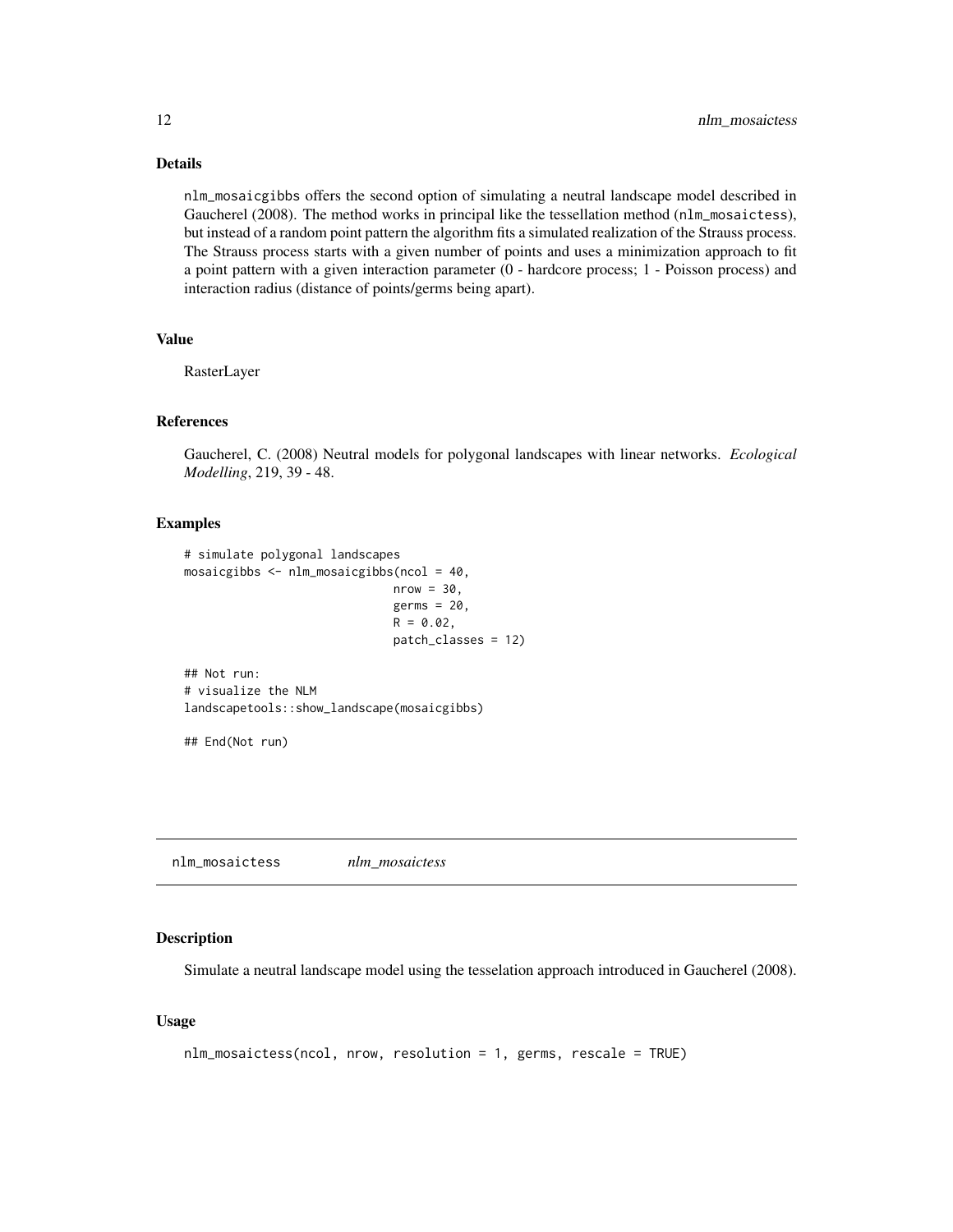#### <span id="page-12-0"></span>nlm\_mpd 13

#### Arguments

| ncol       | [numerical(1)]<br>Number of columns forming the raster.                 |
|------------|-------------------------------------------------------------------------|
| nrow       | [numerical(1)]<br>Number of rows forming the raster.                    |
| resolution | [numerical(1)]<br>Resolution of the raster.                             |
| germs      | [numerical(1)]<br>Intensity parameter (non-negative integer).           |
| rescale    | [logical(1)]<br>If TRUE (default), the values are rescaled between 0-1. |

# Details

nlm\_mosaictess offers the first option of simulating a neutral landscape model described in Gaucherel (2008). It generates a random point pattern (germs) with an independent distribution and uses the Voronoi tessellation to simulate mosaic landscapes.

# Value

RasterLayer

# References

Gaucherel, C. (2008) Neutral models for polygonal landscapes with linear networks. *Ecological Modelling*, 219, 39 - 48.

# Examples

```
# simulate polygonal landscapes
mosaictess <- nlm_mosaictess(ncol = 30, nrow = 60, germs = 200)
## Not run:
# visualize the NLM
landscapetools::show_landscape(mosaictess)
## End(Not run)
```
nlm\_mpd *nlm\_mpd*

#### Description

Simulates a midpoint displacement neutral landscape model.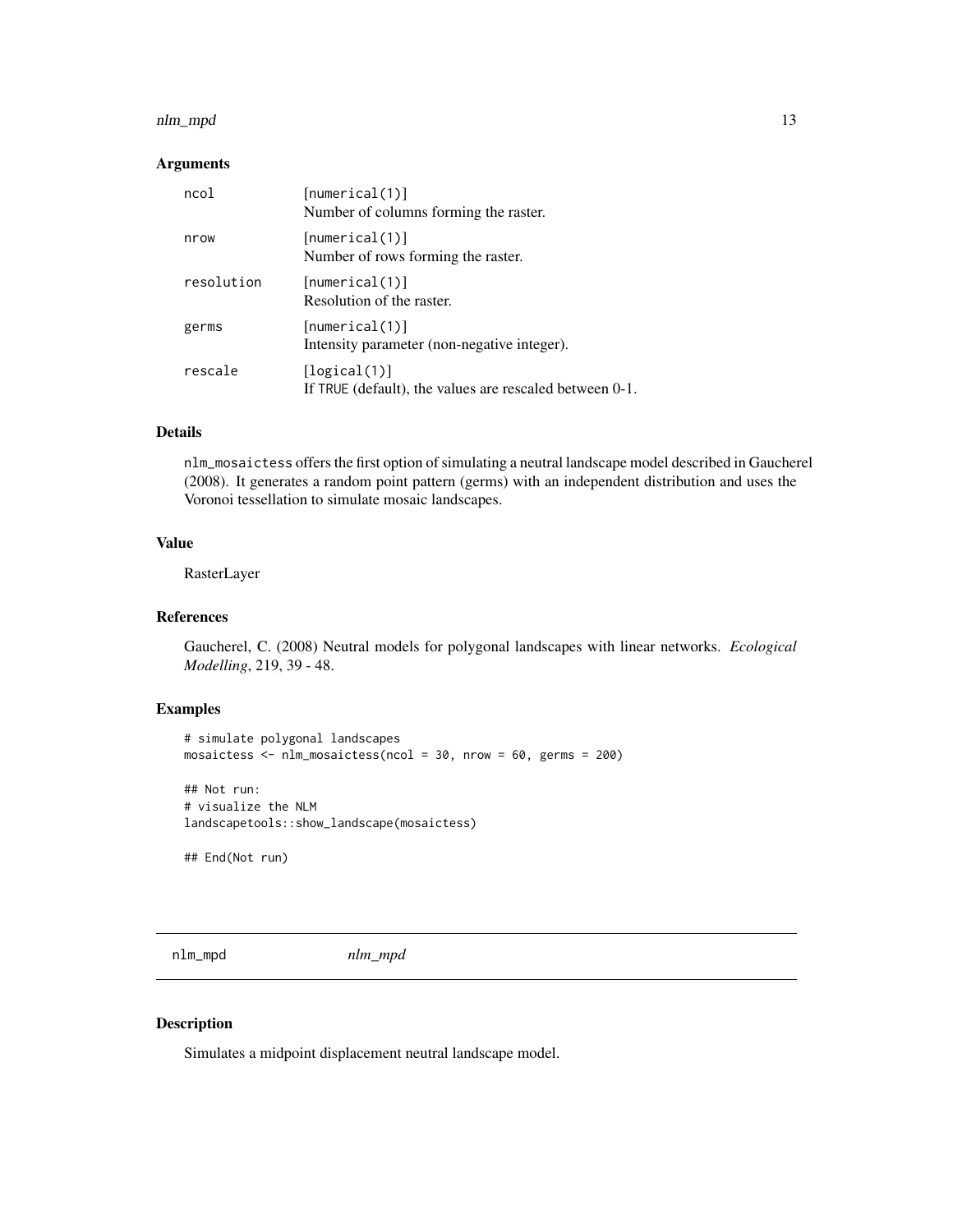# Usage

```
nlm_mpd(ncol, nrow, resolution = 1, roughness = 0.5, rand\_dev = 1,torus = FALSE, rescale = TRUE, verbose = TRUE)
```
# Arguments

| ncol       | [numerical(1)]<br>Number of columns forming the raster.                                                                                                         |
|------------|-----------------------------------------------------------------------------------------------------------------------------------------------------------------|
| nrow       | [numerical(1)]<br>Number of rows forming the raster.                                                                                                            |
| resolution | [numerical(1)]<br>Resolution of the raster.                                                                                                                     |
| roughness  | [numerical(1)]<br>Controls the level of spatial autocorrelation (!= Hurst exponent)                                                                             |
| rand_dev   | [numerical(1)]<br>Initial standard deviation for the displacement step (default $== 1$ ), sets the scale<br>of the overall variance in the resulting landscape. |
| torus      | [logical(1)]<br>Logical value indicating wether the algorithm should be simulated on a torus<br>(default FALSE)                                                 |
| rescale    | [logical(1)]<br>If TRUE (default), the values are rescaled between 0-1.                                                                                         |
| verbose    | [logical(1)]<br>If TRUE (default), the user gets a warning that the functions changes the dimen-<br>sions to an appropriate one for the algorithm.              |

# Details

The algorithm is a direct implementation of the midpoint displacement algorithm. It performs the following steps:

- Initialization: Determine the smallest fit of max(ncol,nrow) in  $n^2 + 1$  and assign value to n. Setup matrix of size  $(n^2 + 1)*(n^2 + 1)$ . Afterwards, assign a random value to the four corners of the matrix.
- Diamond Step: For each square in the matrix, assign the average of the four corner points plus a random value to the midpoint of that square.
- Diamond Step: For each diamond in the matrix, assign the average of the four corner points plus a random value to the midpoint of that diamond.

At each iteration the roughness, an approximation to common Hurst exponent, is reduced.

#### Value

RasterLayer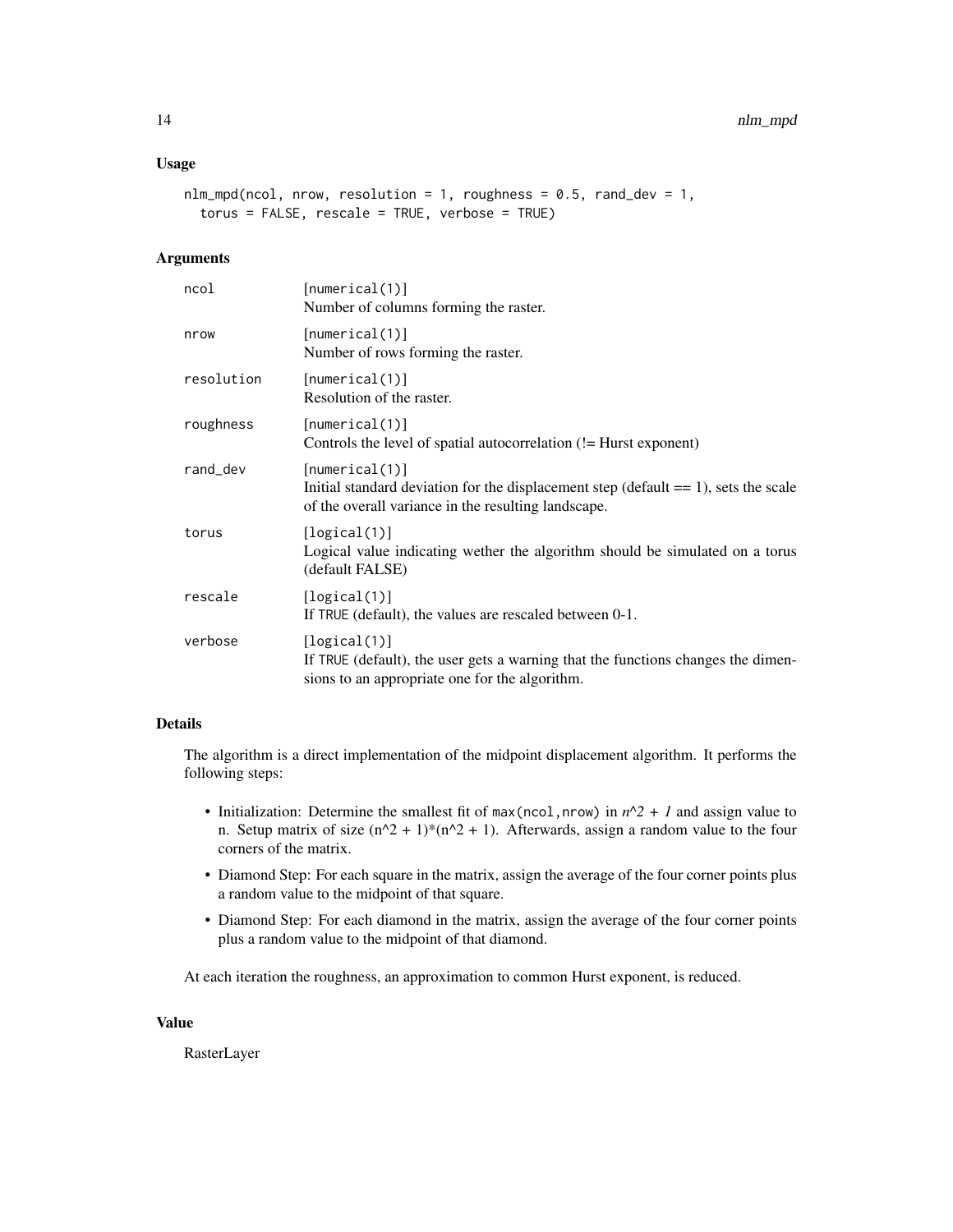# <span id="page-14-0"></span>nlm\_neigh 15

# References

[https://en.wikipedia.org/wiki/Diamond-square\\_algorithm](https://en.wikipedia.org/wiki/Diamond-square_algorithm)

# Examples

```
# simulate midpoint displacement
midpoint_displacememt <- nlm_mpd(ncol = 100,
                                 nrow = 100,
                                 roughness = 0.3)
## Not run:
# visualize the NLM
landscapetools::show_landscape(midpoint_displacememt)
## End(Not run)
```
nlm\_neigh *nlm\_neigh*

#### Description

Create a neutral landscape model with categories and clustering based on neighborhood characteristics.

#### Usage

```
nlm_neigh(ncol, nrow, resolution = 1, p_neigh, p_empty, categories = 3,
  neighbourhood = 4, proportions = NA, rescale = TRUE)
```

| ncol       | [numerical(1)]<br>Number of columns forming the raster.                                                                        |
|------------|--------------------------------------------------------------------------------------------------------------------------------|
| nrow       | [numerical(1)]<br>Number of rows forming the raster.                                                                           |
| resolution | [numerical(1)]<br>Resolution of the raster.                                                                                    |
| p_neigh    | [numerical(1)]<br>Probability of a cell will turning into a value if there is any neighbor with the<br>same or a higher value. |
| $p$ _empty | [numerical(1)]<br>Probability a cell receives a value if all neighbors have no value ( <i>i.e. zero</i> ).                     |
| categories | [numerical(1)]<br>Number of categories used.                                                                                   |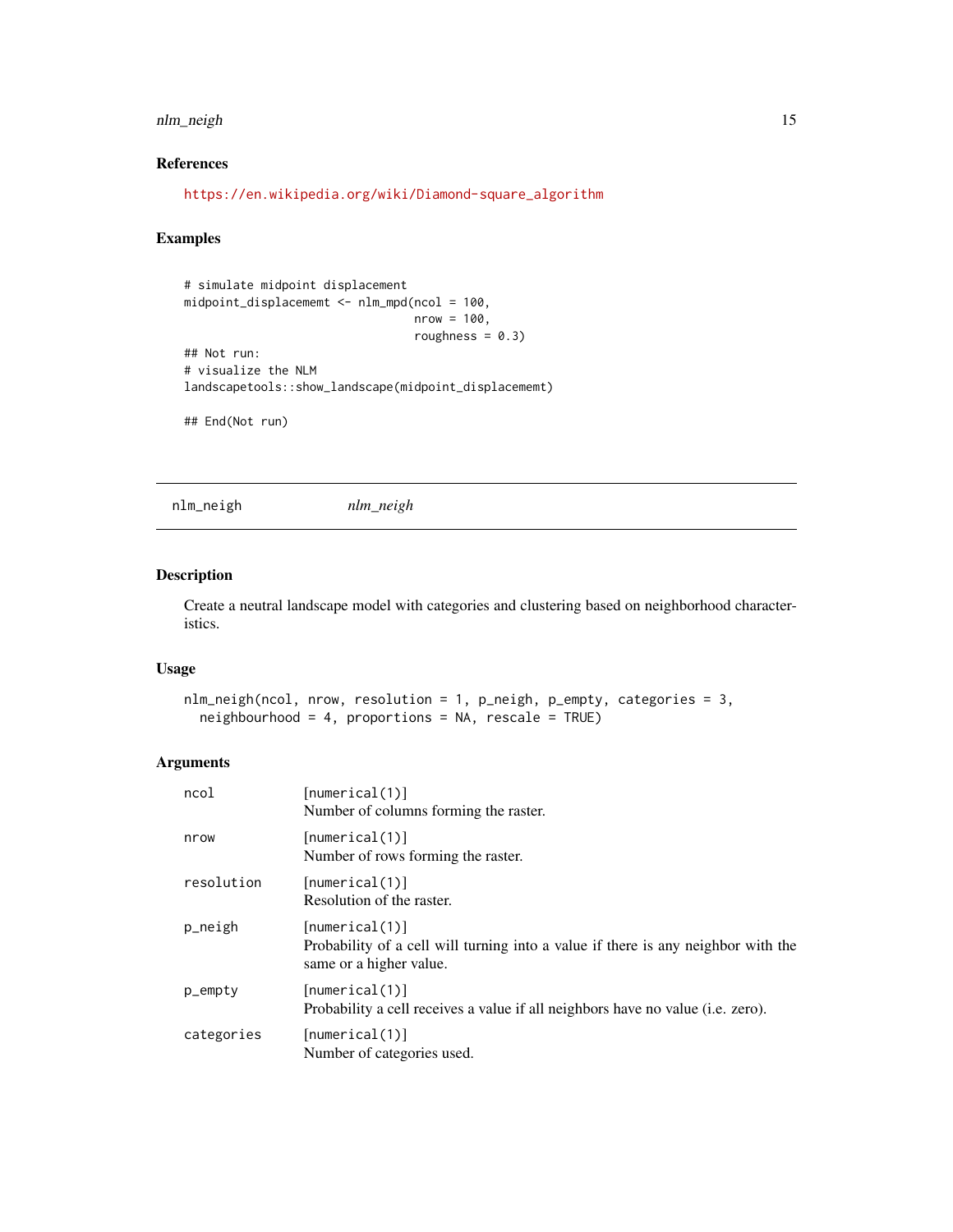| neighbourhood | [numerical(1)]                                                                   |
|---------------|----------------------------------------------------------------------------------|
|               | The neighbourhood used to determined adjacent cells: '8 ("Moore")' takes the     |
|               | eight surrounding cells, while '4 ("Von-Neumann")' takes the four adjacent cells |
|               | ( <i>i.e.</i> left, right, upper and lower cells).                               |
| proportions   | [vector(1)]                                                                      |
|               | The algorithm uses uniform proportions for each category by default. A vector    |
|               | with as many proportions as categories and that sums up to 1 can be used for     |
|               | other distributions.                                                             |
| rescale       | [logical(1)]                                                                     |
|               | If TRUE (default), the values are rescaled between 0-1.                          |

#### Details

The algorithm draws a random cell and turns it into a given category based on the probabilities p\_neigh and p\_empty, respectively. The decision is based on the probability p\_neigh, if there is any cell in the Moore- (8 cells) or Von-Neumann-neighborhood (4 cells), otherwise it is based on p\_empty. To create clustered neutral landscape models, p\_empty should be (significantly) smaller than p\_neigh. By default, the Von-Neumann-neighborhood is used to check adjacent cells. The algorithm starts with the highest categorical value. If the proportion of cells with this value is reached, the categorical value is reduced by 1. By default, a uniform distribution of the categories is applied.

#### Value

RasterLayer

# References

Scherer, Cédric, et al. "Merging trait-based and individual-based modelling: An animal functional type approach to explore the responses of birds to climatic and land use changes in semi-arid African savannas." *Ecological Modelling* 326 (2016): 75-89.

# Examples

```
# simulate neighborhood model
neigh_raster \leq nlm_neigh(ncol = 50, nrow = 50, p_neigh = 0.7, p_empty = 0.1,
                    categories = 5, neighbourhood = 4)
```

```
## Not run:
# visualize the NLM
landscapetools::show_landscape(neigh_raster)
```
## End(Not run)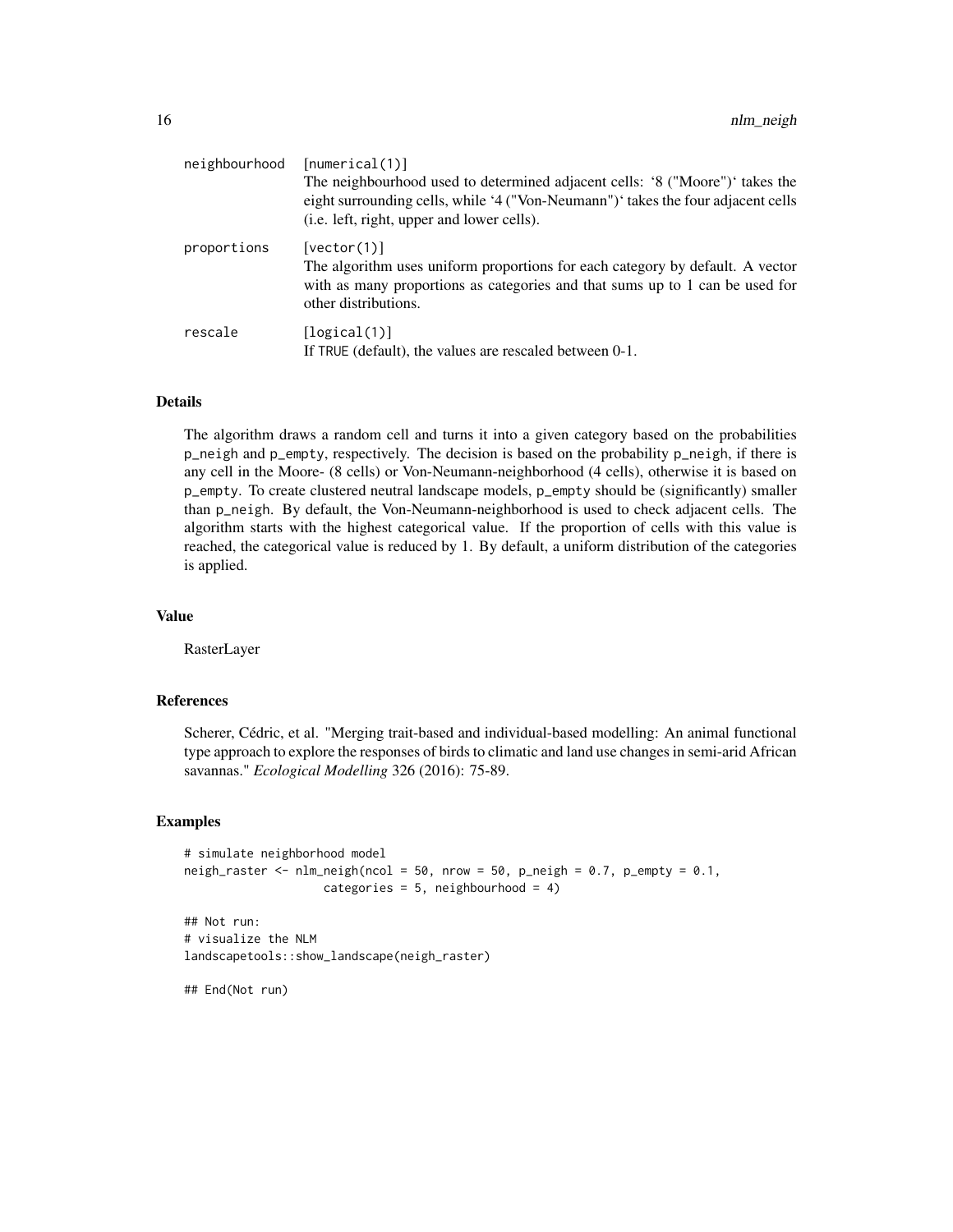<span id="page-16-0"></span>nlm\_percolation *nlm\_percolation*

#### Description

Generates a random percolation neutral landscape model.

#### Usage

```
nlm_percolation(ncol, nrow, resolution = 1, prob = 0.5)
```
#### Arguments

| ncol       | [numerical(1)]<br>Number of columns forming the raster.      |
|------------|--------------------------------------------------------------|
| nrow       | [numerical(1)]<br>Number of rows forming the raster.         |
| resolution | [numerical(1)]<br>Resolution of the raster.                  |
| prob       | [numerical(1)]<br>Probability value for setting a cell to 1. |

### Details

The simulation of a random percolation map is accomplished in two steps:

- Initialization: Setup matrix of size (ncol\*nrow)
- Map generation: For each cell in the matrix a single uniformly distributed random number is generated and tested against a probability prob. If the random number is smaller than prob, the cell is set to TRUE - if it is higher the cell is set to FALSE.

#### Value

RasterLayer

#### References

1. Gardner RH, O'Neill R V, Turner MG, Dale VH. 1989. Quantifying scale-dependent effects of animal movement with simple percolation models. *Landscape Ecology* 3:217 - 227.

2. Gustafson, E.J. & Parker, G.R. (1992) Relationships between landcover proportion and indices of landscape spatial pattern. *Landscape Ecology* , 7, 101 - 110.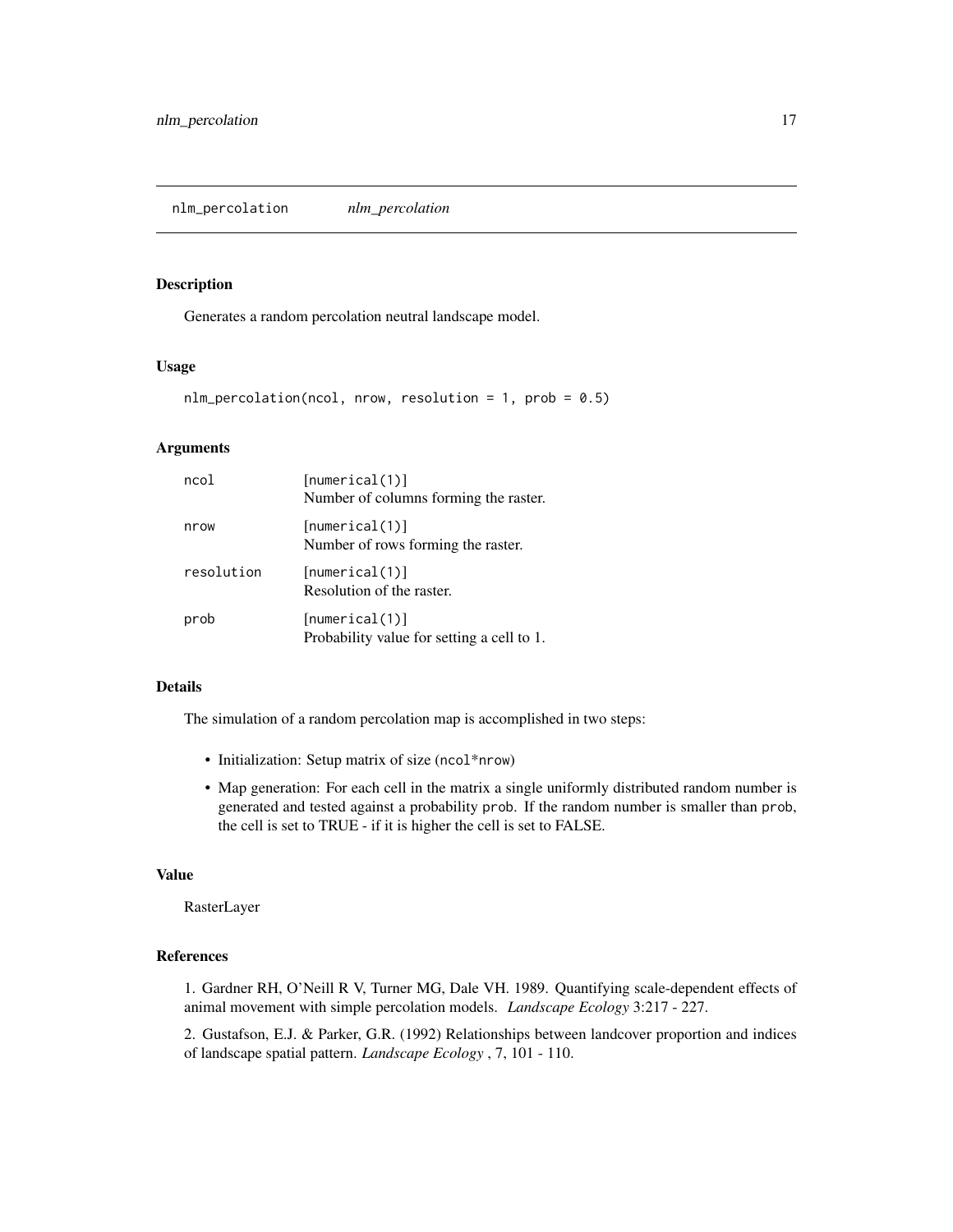# Examples

```
# simulate percolation model
percolation <- nlm_percolation(ncol = 100, nrow = 100, prob = 0.5)
## Not run:
# visualize the NLM
landscapetools::show_landscape(percolation)
## End(Not run)
```
<span id="page-17-1"></span>nlm\_planargradient *nlm\_planargradient*

# Description

Simulates a planar gradient neutral landscape model.

# Usage

```
nlm_planargradient(ncol, nrow, resolution = 1, direction = NA,
  rescale = TRUE)
```
# Arguments

| ncol       | [numerical(1)]<br>Number of columns forming the raster.                                                         |
|------------|-----------------------------------------------------------------------------------------------------------------|
| nrow       | [numerical(1)]<br>Number of rows forming the raster.                                                            |
| resolution | [numerical(1)]<br>Resolution of the raster.                                                                     |
| direction  | [numerical(1)]<br>Direction of the gradient in degrees, if unspecified the direction is randomly<br>determined. |
| rescale    | [logical(1)]<br>If TRUE (default), the values are rescaled between 0-1.                                         |

# Details

Simulates a linear gradient sloping in a specified or random direction.

# Value

RasterLayer

#### References

Palmer, M.W. (1992) The coexistence of species in fractal landscapes. *The American Naturalist*, 139, 375 - 397.

<span id="page-17-0"></span>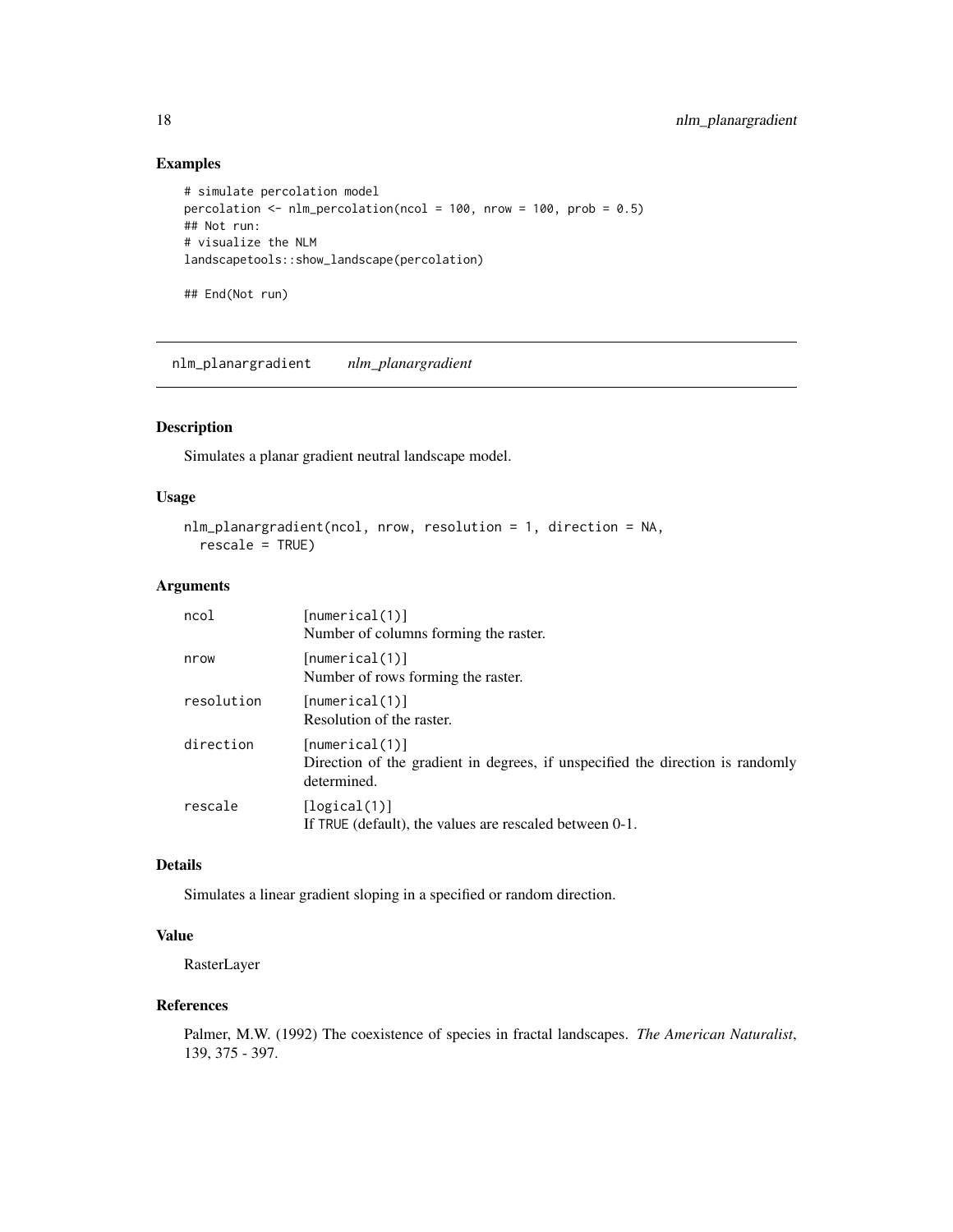# <span id="page-18-0"></span>nlm\_random 19

# See Also

[nlm\\_distancegradient](#page-4-1), [nlm\\_edgegradient](#page-5-1)

#### Examples

```
# simulate planar gradient
planar_gradient <- nlm_planargradient(ncol = 200, nrow = 200)
```
## Not run: # visualize the NLM landscapetools::show\_landscape(planar\_gradient)

## End(Not run)

nlm\_random *nlm\_random*

#### Description

Simulates a spatially random neutral landscape model with values drawn a uniform distribution.

#### Usage

```
nlm_random(ncol, nrow, resolution = 1, rescale = TRUE)
```
#### Arguments

| ncol       | [numerical(1)]<br>Number of columns forming the raster.                 |
|------------|-------------------------------------------------------------------------|
| nrow       | [numerical(1)]<br>Number of rows forming the raster.                    |
| resolution | [numerical(1)]<br>Resolution of the raster.                             |
| rescale    | [logical(1)]<br>If TRUE (default), the values are rescaled between 0-1. |

#### Details

The function takes the number of columns and rows as input and creates a RasterLayer with the same extent. Each raster cell is randomly assigned a value between 0 and 1 drawn from an uniform distribution (runif(1,0,1)).

#### Value

RasterLayer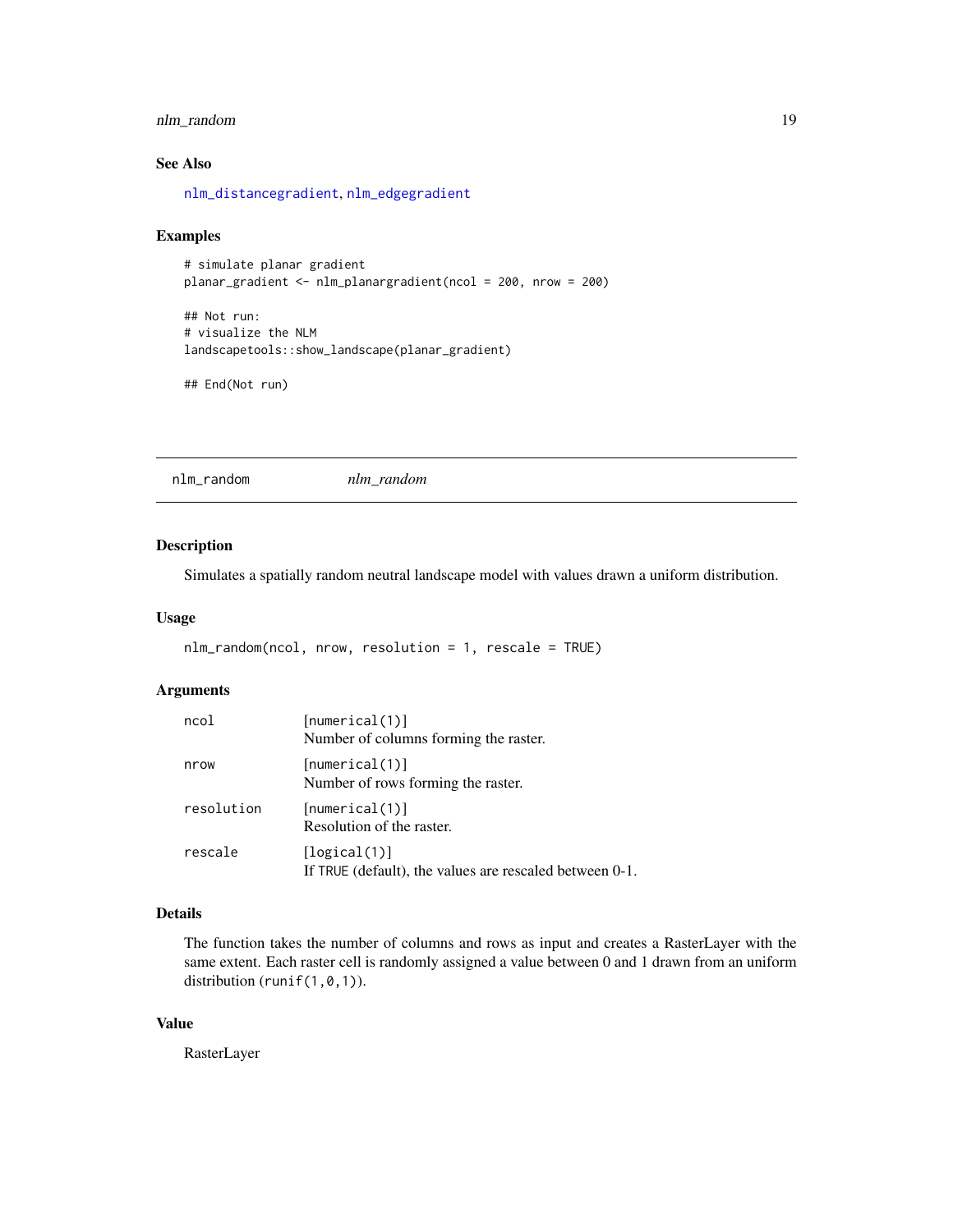# <span id="page-19-0"></span>Examples

```
# simulate spatially random model
random \le nlm_random(ncol = 200, nrow = 100)
## Not run:
# visualize the NLM
landscapetools::show_landscape(random)
```
## End(Not run)

nlm\_randomcluster *nlm\_randomcluster*

# Description

Simulates a random cluster nearest-neighbour neutral landscape.

# Usage

```
nlm_r andomcluster(ncol, nrow, resolution = 1, p, ai = c(0.5, 0.5),
 neighbourhood = 4, rescale = TRUE)
```
# Arguments

| ncol          | [interer(1)]<br>Number of columns forming the raster.                                                                                                                     |
|---------------|---------------------------------------------------------------------------------------------------------------------------------------------------------------------------|
| nrow          | [integer(1)]<br>Number of rows forming the raster.                                                                                                                        |
| resolution    | [numerical(1)]<br>Resolution of the raster.                                                                                                                               |
| p             | [numerical(1)]<br>Defines the proportion of elements randomly selected to form clusters.                                                                                  |
| ai            | Vector with the cluster type distribution (percentages of occupancy). This di-<br>rectly controls the number of types via the given length.                               |
| neighbourhood | [numerical(1)]<br>Clusters are defined using a set of neighbourhood structures, 4 (Rook's or von<br>Neumann neighbourhood) (default), 8 (Queen's or Moore neighbourhood). |
| rescale       | [logical(1)]<br>If TRUE (default), the values are rescaled between 0-1.                                                                                                   |

#### Details

This is a direct implementation of steps A - D of the modified random clusters algorithm by Saura & Martínez-Millán (2000), which creates naturalistic patchy patterns.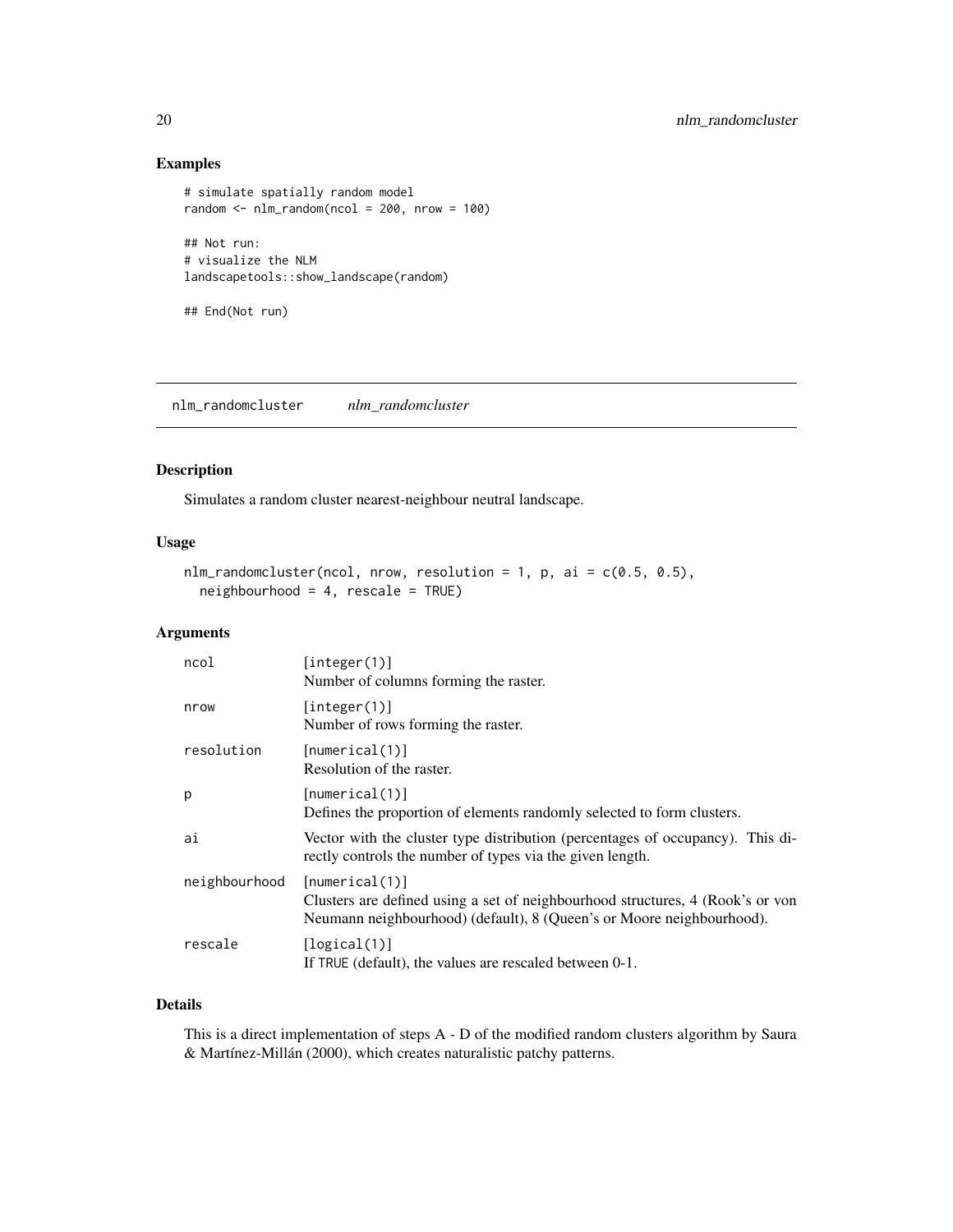# <span id="page-20-0"></span>Value

Raster with random values ranging from 0-1.

#### References

Saura, S. & Martínez-Millán, J. (2000) Landscape patterns simulation with a modified random clusters method. *Landscape Ecology*, 15, 661 – 678.

#### Examples

```
# simulate random clustering
random_cluster <- nlm_randomcluster(ncol = 30, nrow = 30,
                                     p = 0.4,
                                     ai = c(0.25, 0.25, 0.5))
## Not run:
# visualize the NLM
landscapetools::show_landscape(random_cluster)
```
## End(Not run)

nlm\_randomrectangularcluster

*nlm\_randomrectangularcluster*

# Description

Simulates a random rectangular clusters neutral landscape model with values ranging 0-1.

#### Usage

```
nlm_randomrectangularcluster(ncol, nrow, resolution = 1, minl, maxl,
  rescale = TRUE)
```

| ncol       | [numerical(1)]<br>Number of columns forming the raster.                                      |
|------------|----------------------------------------------------------------------------------------------|
| nrow       | [numerical(1)]<br>Number of rows forming the raster.                                         |
| resolution | [numerical(1)]<br>Resolution of the raster.                                                  |
| minl       | [numerical(1)]<br>The minimum possible width and height for each random rectangular cluster. |
| max1       | [numerical(1)]<br>The maximum possible width and height for each random rectangular cluster. |
| rescale    | [logical(1)]<br>If TRUE (default), the values are rescaled between 0-1.                      |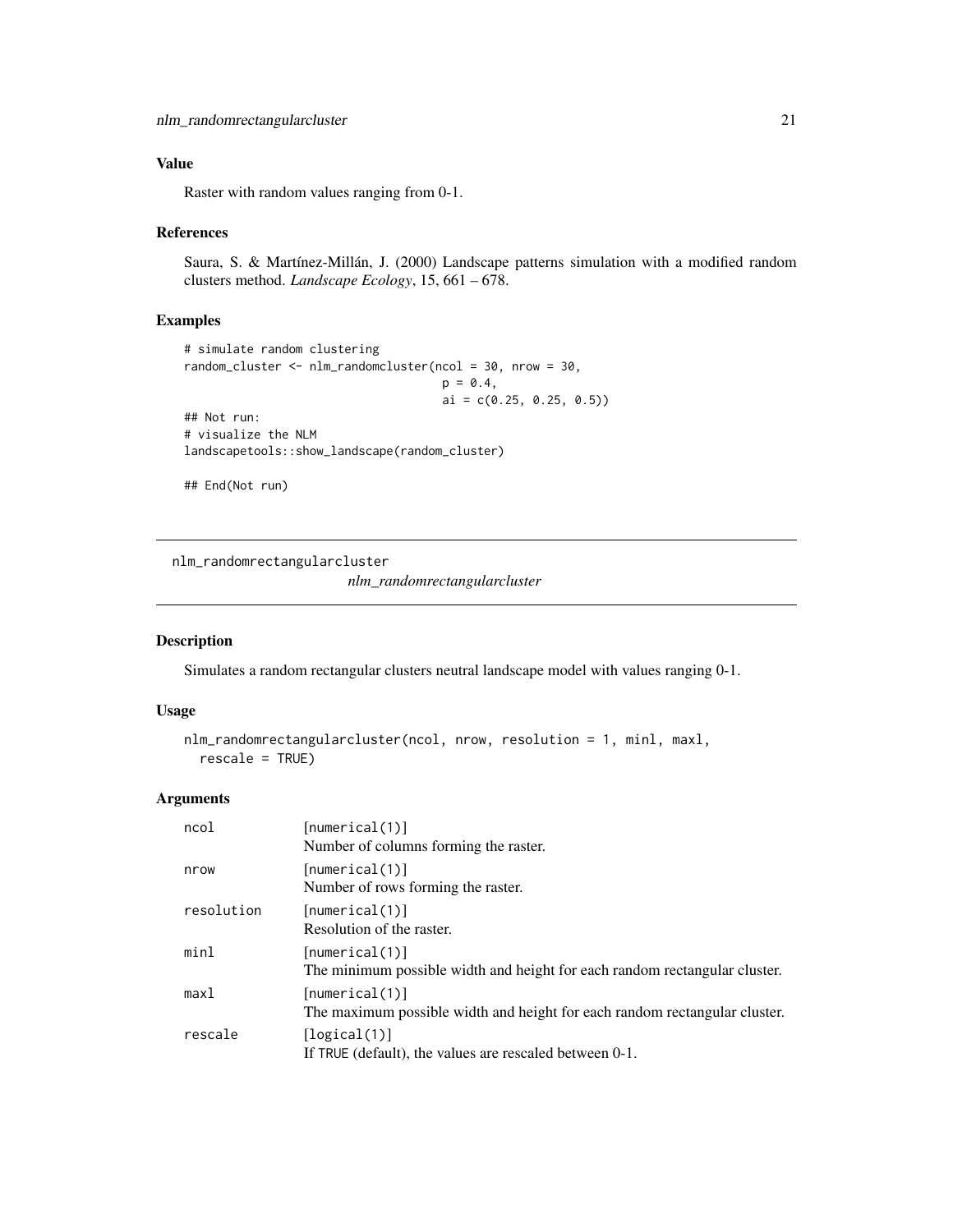#### Details

The random rectangular cluster algorithm starts to fill a raster randomly with rectangles defined by minl and maxl until the surface of the landscape is completely covered. This is one type of realisation of a "falling/dead leaves" algorithm, for more details see Galerne & Gousseau (2012).

#### Value

RasterLayer

# References

Gustafson, E.J. & Parker, G.R. (1992). Relationships between landcover proportion and indices of landscape spatial pattern. *Landscape ecology*, 7, 101–110. Galerne B. & Gousseau Y. (2012). The Transparent Dead Leaves Model. Advances in Applied Probability, *Applied Probability Trust*, 44, 1–20.

#### Examples

```
# simulate random rectangular cluster
randomrectangular_cluster <- nlm_randomrectangularcluster(ncol = 50,
                                                          nrow = 30,
                                                          min1 = 5,
                                                          max1 = 10## Not run:
# visualize the NLM
landscapetools::show_landscape(randomrectangular_cluster)
```
## End(Not run)